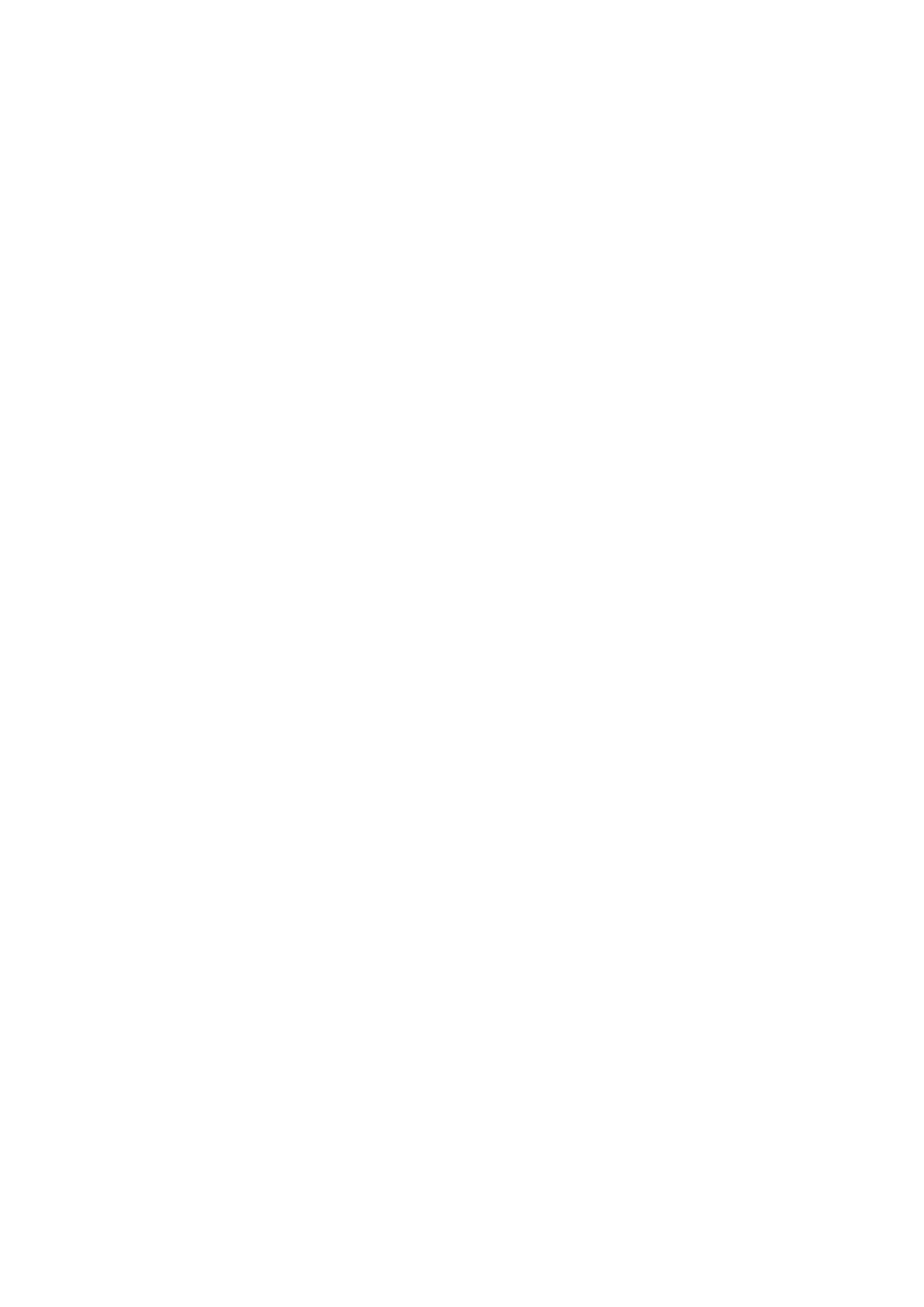## **Introduction**

This policy covers all educational visits that occur outside the school premises. This ranges from walks around the locality to residential visits of several days' duration.

#### **Aims and Objectives for Educational Visits**

Our fundamental aim at Sacred Heart Catholic Primary School is to provide the best possible education for all our pupils. It is the aim of the school to place a high value on diversity, treating every member of the school community as an individual; we aim, therefore, to raise the achievement of all the children in the school.

Educational Visits are an integral part of the children's education at Sacred Heart Catholic Primary School. They offer opportunities to enrich the curriculum, enabling the children to have first-hand experience of a wide range of topics and activities. On residential visits especially, there is opportunity to develop social skills which have a long-lasting beneficial effect.

#### **Nature of Educational Visits**

The school runs a wide range of Educational Visits. These may include:

- Walks around the local area (Permission is signed on the registration form when children start at school allowing children to go on a local walk without the need for a further permission slips to be completed each time).
- Half-day visits by coach to places of interest to support the curriculum.
- Day visits to places of historical, environmental, religious or other interest to support specific curriculum areas.
- An annual residential visit for children in Year 4 and 6.
- •

#### **Health & Safety**

The school follows the Local Authority 'Educational Visits' guidance. The ratio of adults to children will be followed or surpassed.

Under 5 will have a ratio of 1:3/5

Years 1,2 and 3 will have a ratio of 1:6/10

Year 4,5 and 6 will have a ratio of 1:10/15

#### **Personnel**

The school's Educational Visits Co-ordinator (EVC) is the Headteacher. This role may be carried out by somebody other than the Headteacher, who also has other specific responsibilities.

For each visit, of whatever duration, a Group Leader is identified.

The **Governing Body** also has a specific role to play in all Educational Visits. They are responsible for:

- ensuring that guidance is available to inform the school policy, practices and procedures relating to the health & safety of pupils on educational visits;
- ensuring that the Headteacher is supported in matters relating to educational visits and that she has the appropriate time and expertise to fulfil her responsibilities;
- asking questions about a visit's educational objectives and how they will be met;
- ensuring that visits are approved as necessary by the LA before bookings are confirmed;
- ensuring that the Headteacher has taken all reasonable and practicable measures to include pupils with special educational needs or medical needs on a visit;
- ensure that they review procedures with the Headteacher on an annual basis.

The function of the **EVC** is to:

- ensure educational visits meet the employer's and school's requirements;
- support the Governors with approval and other decisions;
- assess the competence of prospective leaders and staff;
- ensure that Risk Assessment meets requirements;
- ensure parents are informed and have given consent;
- organise emergency arrangements;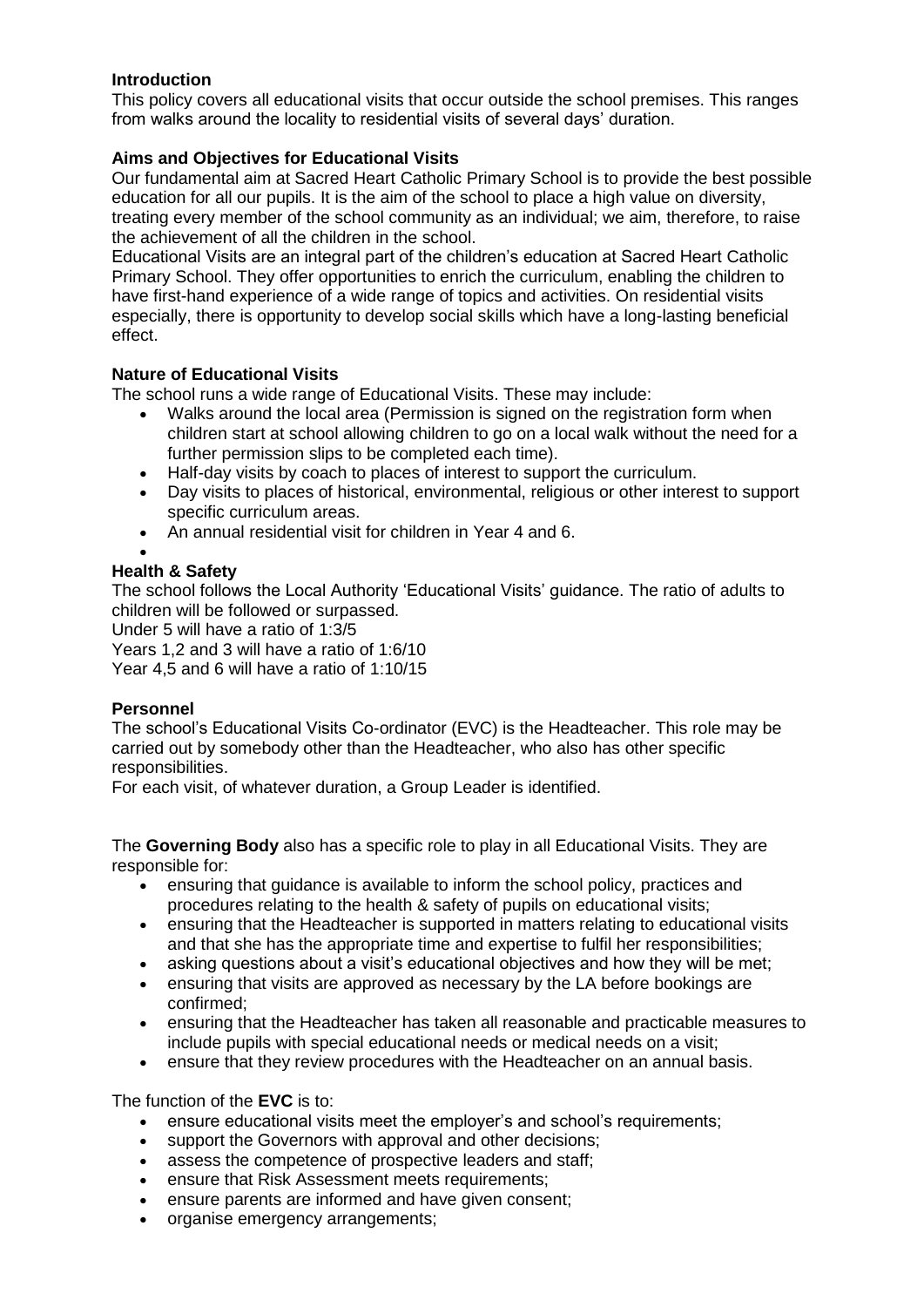- keep records of visits, accidents or incident reports;
- review systems and monitor practice.

The **Headteacher** is responsible for:

- ensuring approval for visits is given, including liaising with the LA where appropriate;
- ensuring that the Governing Body is made aware of visits;
- ensuring that arrangements are in place for the educational objectives of a visit to be inclusive;
- being aware of the need for Best Value;
- ensuring that visits are evaluated to inform the operation of future visits;
- ensuring that each visit has an appropriately competent Group Leader;
- ensuring that all teachers are aware of the LA guidance;
- ensuring that the school has an emergency procedure in case of a major incident, which has been discussed and reviewed by staff. This emergency procedure must include getting support from the LA's public relations unit. See also the school's Critical Incidents Procedures.

The **Group Leader** has overall responsibility for the supervision and conduct of the visit, including direct responsibility for the pupils' health, safety and welfare. The Group Leader must:

- be approved to carry out the visit, suitably competent and knowledgeable about the school and LA's policy and procedures;
- plan and prepare for the visit and assess the risks;
- define the roles and responsibilities of other staff and pupils and ensure effective supervision of what they do.

**Adult volunteers** who are not teachers at the school must:

- understand and agree expectations of them;
- understand their relationship to the pupils, teachers and visit leaders;
- recognise the limits of their responsibility;
- ensure that they are not left in sole charge of pupils unless this has been formally agreed through a risk assessment;
- follow instructions from teachers:
- raise concerns for pupil welfare with the Group Leader.

#### **Procedure for Running Educational Visits**

A set procedure is followed for all Educational Visits, although the nature of each visit will determine the level of preparation required. Each Group Leader will, in liaison with the EVC, complete the Educational Visits Checklist (attached). A visit will proceed only when the EVC is satisfied that all reasonable preparations have been made.

#### **Risk Assessment**

Risk assessments are made for all Educational Visits (see attached Risk Assessment form). This necessitates that the Group Leader, where possible, has made a pre-visit in order to be able to plan for the visit and to conduct a Risk Assessment appropriately. Risk Assessment considers the site and its environment, the group, the activity and the leaders. Risk Assessments are reviewed annually by the Governing Body.

#### **Financing Educational Visits**

The Group Leader, in consultation with the Business Manager and the EVC will cost out the visit or trip at least 4 weeks prior to the visit taking place. Parents/carers will be informed by letter and invited to pay the required amount by the date stated. At Sacred Heart Catholic Primary School we ensure no child shall be excluded from taking part in any trip or visit because of an inability to pay. The initial letter will make it clear to parents/careers that if there is any difficulty, they can speak, in confidence with the Headteacher, who will arrange a suitable payment plan or make other arrangements. For the children eligible for Pupil Premium Funding, trips will be subsidised by an agreed amount by the Headteacher, the PPF will be used to pay the subsided amount. Arrangements will be made for children who